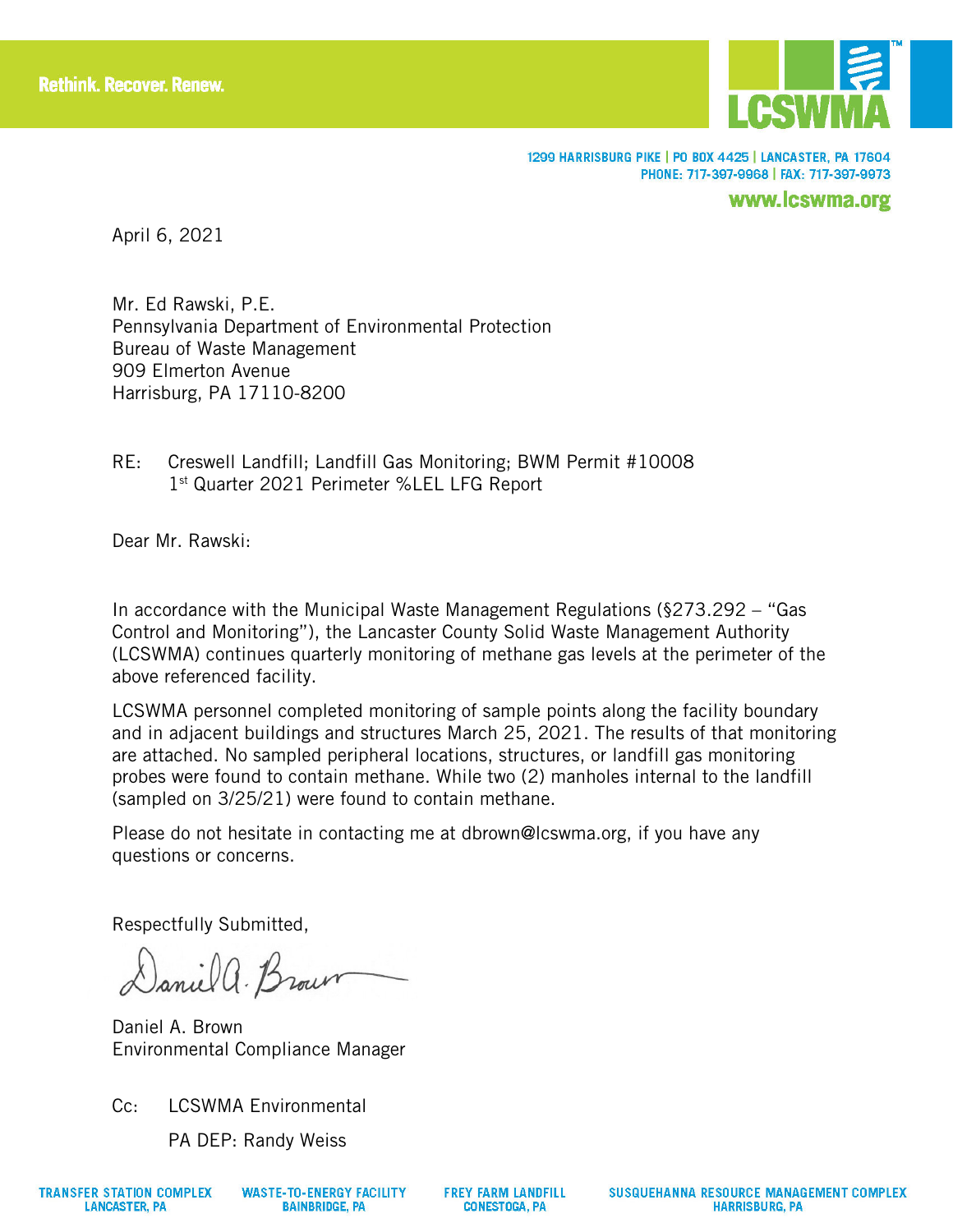## CRESWELL METHANE MONITORING PROGRAM SAMPLE POINT INSPECTION FORM

| <b>SAMPLE</b> |                                            | METHANE LEVEL (as % LEL)          |             |             |             |  |
|---------------|--------------------------------------------|-----------------------------------|-------------|-------------|-------------|--|
| <b>POINT</b>  | <b>DESCRIPTION</b>                         | <b>DATE</b>                       | <b>DATE</b> | <b>DATE</b> | <b>DATE</b> |  |
| <b>NUMBER</b> |                                            | 3/25/21                           |             |             |             |  |
| 1 to 15       | <b>GP WELLS</b>                            | not included with this monitoring |             |             |             |  |
| 16            | <b>CONTROL BUILDING LAB</b>                | $\mathbf 0$                       |             |             |             |  |
| 17            | CONTROL BUILDING COMPRESSOR ROOM           | $\pmb{0}$                         |             |             |             |  |
| 18            | CONTROL BUILDING LOCKER ROOM               | $\mathbf 0$                       |             |             |             |  |
| 19            | <b>NTHW PIT</b>                            | no longer exists                  |             |             |             |  |
| 20            | <b>OTHW PIT</b>                            | $\mathbf 0$                       |             |             |             |  |
| 21            | LTS AERATION PIT AT WEATHER STATION #1     | $\pmb{0}$                         |             |             |             |  |
| 22            | LTS AERATION PIT AT WEATHER STATION #2     | $\mathbf 0$                       |             |             |             |  |
| 23            | LTS WIRE TRENCH VENTS 1                    | $\mathbf 0$                       |             |             |             |  |
| 24            | LTS WIRE TRENCH VENTS 2                    | $\mathbf 0$                       |             |             |             |  |
| 25            | LTS WIRE TRENCH VENTS 3                    | no longer exists                  |             |             |             |  |
| 26            | <b>PUMP HOUSE</b>                          | $\pmb{0}$                         |             |             |             |  |
| 27            | PUMP HOUSE WET WELL                        | $\pmb{0}$                         |             |             |             |  |
| 28            | <b>MH#1</b>                                | $\overline{7}$                    |             |             |             |  |
| 29            | MH #2                                      | 5                                 |             |             |             |  |
| 30            | <b>INLET; STREAM R PIPE</b>                | $\mathbf 0$                       |             |             |             |  |
| 31            | <b>OUTLET; STREAM R PIPE</b>               | $\mathbf 0$                       |             |             |             |  |
| 32            | UPPER END; RAVINE LEACHATE COLLECTION C.O. | no longer exists                  |             |             |             |  |
| 33            | <b>SEE MAP</b>                             | $\mathbf 0$                       |             |             |             |  |
| 34            | <b>SEE MAP</b>                             | $\mathbf 0$                       |             |             |             |  |
| 35            | <b>SEE MAP</b>                             | $\mathbf 0$                       |             |             |             |  |
| 36            | <b>SEE MAP</b>                             | $\mathbf 0$                       |             |             |             |  |
| 37            | <b>SEE MAP</b>                             | $\pmb{0}$                         |             |             |             |  |
| 38            | <b>SEE MAP</b>                             | $\mathbf 0$                       |             |             |             |  |
| 39            | <b>SEE MAP</b>                             | $\mathbf 0$                       |             |             |             |  |
| 40            | <b>SEE MAP</b>                             | $\pmb{0}$                         |             |             |             |  |
| 41            | <b>SEE MAP</b>                             | $\mathbf 0$                       |             |             |             |  |
| 42            | <b>SEE MAP</b>                             | $\mathbf 0$                       |             |             |             |  |
| 43            | <b>SEE MAP</b>                             | $\mathbf 0$                       |             |             |             |  |
| 44            | <b>SEE MAP</b>                             | $\mathbf 0$                       |             |             |             |  |
| 45            | <b>SEE MAP</b>                             | $\mathbf 0$                       |             |             |             |  |
| 46            | <b>SEE MAP</b>                             | $\mathbf 0$                       |             |             |             |  |
| 47            | <b>SEE MAP</b>                             | $\mathbf 0$                       |             |             |             |  |
| 48            | <b>SEE MAP</b>                             | $\mathbf 0$                       |             |             |             |  |
| 49            | <b>SEE MAP</b>                             | $\mathbf 0$                       |             |             |             |  |
| 50            | <b>SEE MAP</b>                             | $\mathbf 0$                       |             |             |             |  |
|               | Atmospheric Pressure (in. Hg)              | 30.10"                            |             |             |             |  |
|               | Air Temperature (Deg. C)                   | $16^{\circ}$ C                    |             |             |             |  |

Revision Date: June 2011

Revisions: deleted points 62 to 66; added points 81 through 86 page 1 of 2